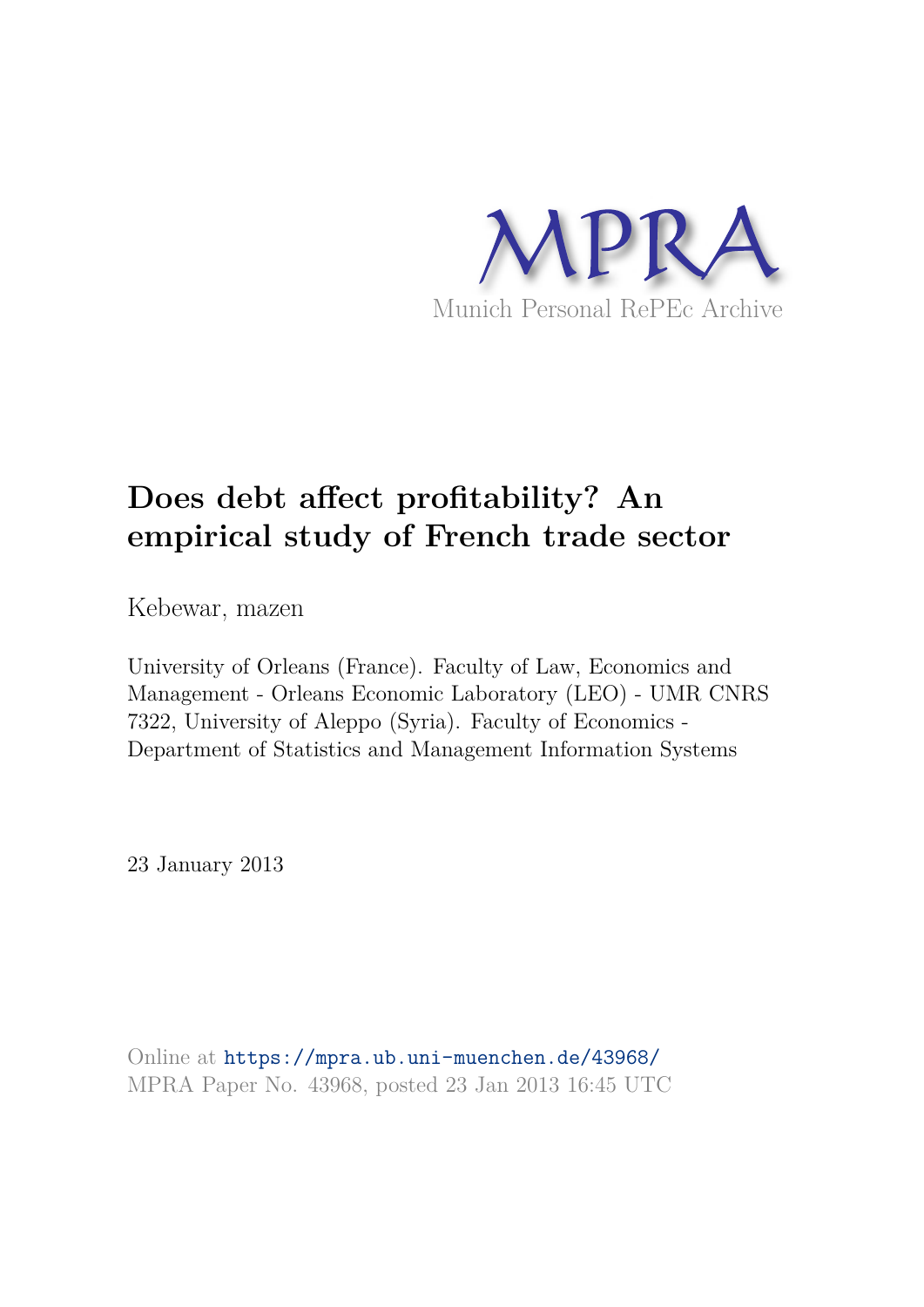# **Does debt affect profitability? An empirical study of French trade sector**

#### Mazen KEBEWAR\* [mazen.kebewar@gmail.com](mailto:mazen.kebewar@gmail.com)

Abstract: This article aims to expand existing empirical knowledge on the impact of debt level on profitability of companies. We analyze a sample of an unbalanced panel of 2325 unlisted French companies of trade sector spanning over a period of 1999 to 2006. By using the generalized method of moments (GMM), we show that the debt affects negatively the profitability, not only linearly, but also, in a non-linear (concave) way. However, while analyzing according to different size classes (VSEs, SMEs and LEs); we find that the linear negative effect becomes larger and the non-linear effect is significant only in small and medium-sized enterprises (SME).

Keywords: Debt, GMM, Panel data, Profitability.

JEL Classification: C33, G32, L25.

- University of Orleans (France) Faculty of Law, Economics and Management Orleans Economic Laboratory (LEO), UMR CNRS 7322, Rue de Blois, B.P. 26739 – 45067 Orléans Cedex 2 – France.
- University of Aleppo (Syria) Faculty of Economics Department of Statistics and Management .(مازن كبه وار، جامعة حلب، كلية الاقتصاد – قسم الاحصاء ونظم المعلومات الادارية) ,Information Systems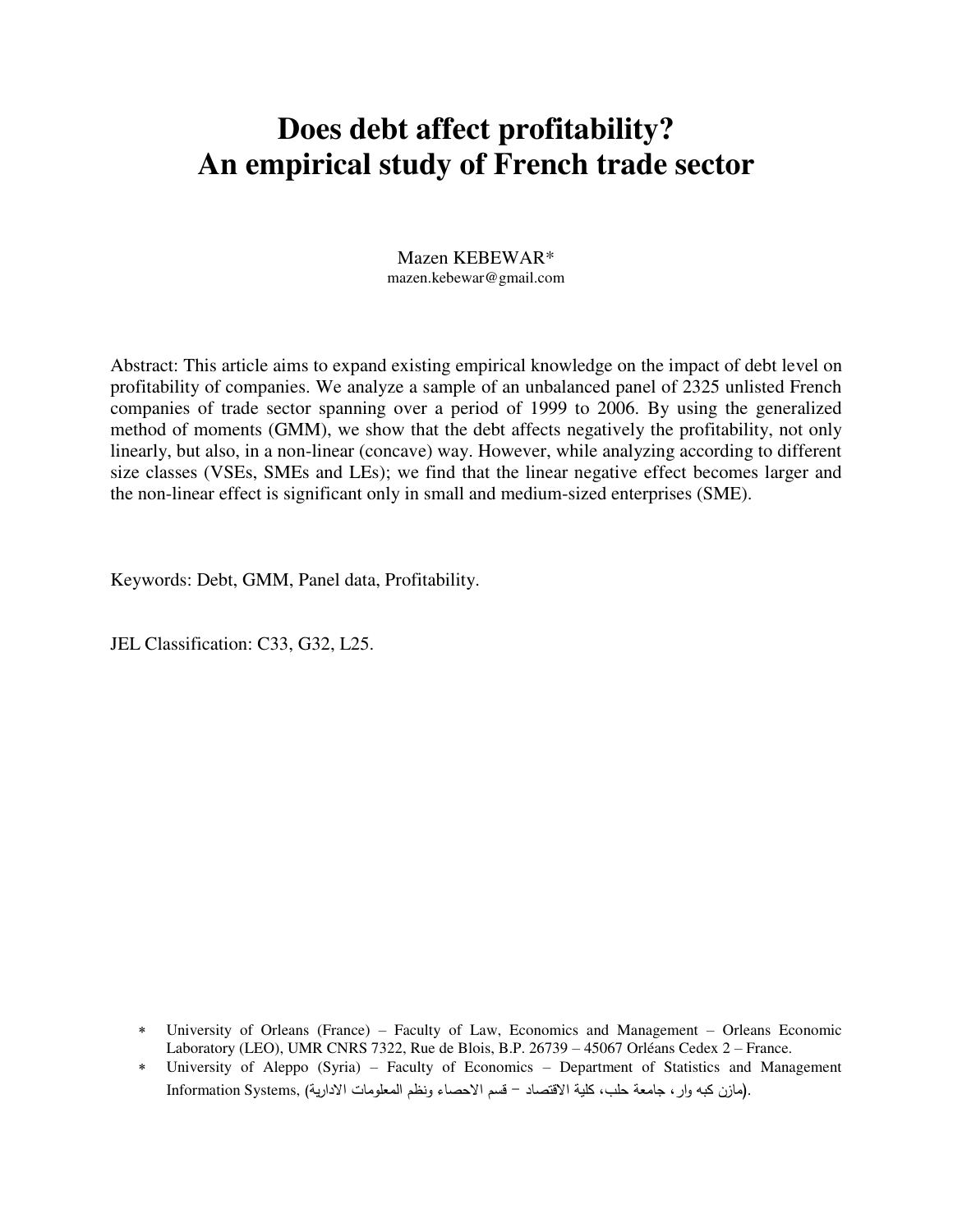### **1. Introduction**

The role of debt in explaining firms' profitability is one of the primary concerns of several researches since the study of Modigliani and Miller (1958). However, this role remains a controversial subject which attracts the attention of many researchers as Goddard et al. (2005), Berger and Bonaccorsi (2006), Rao *et al.* (2007), Baum *et al.* (2006), Weill (2008), Nunes *et al.*  (2009) and Margaritis and Psillaki (2010). Indeed, researchers analyze the debt ratio and try to determine whether an optimal debt ratio exists or not. Optimal debt ratio is generally defined as the one which minimizes the cost of capital for the company, while maximizing the value of company. In other words, the optimal debt ratio is the one which maximizes the profitability of company.

The divergence between researchers can be observed in theoretical strand of literature. There are three essential theories which highlight the influence of debt on corporate profitability, namely: signaling theory, the agency costs theory and tax theory. First, according to signaling theory, the debt; in the presence of asymmetric information, should be correlated positively to profitability. According to the agency costs theory, there are two contradictory effects of debt on profitability; firstly it is positive in the case of agency costs of equity between shareholders and managers, secondly it's effect is negative, resulting from the agency costs of debt between shareholders and lenders. Finally, the influence of taxation is complex and difficult to predict because it depends on the principles of; tax deductibility of interest on debt, income tax and nondebt tax shield.

In a similar vein, the disagreement also exists in empirical strand of related literature. A negative effect of debt on profitability was confirmed by Majumdar and Chhibber (1999), Eriotis *et al.* (2002), Goddard *et al.* (2005), Rao *et al.* (2007), Zeitun and Tian (2007) and Nunes *et al.* (2009). On the other hand, Baum *et al.* (2006), Berger and Bonaccorsi (2006), Margaritis and Psillaki (2007, 2010), showed a positive influence. In addition, Simerly and LI (2000), Mesquita and Lara (2003) and Weill (2008), find both effects in their studies. Besides that, Berger and Bonaccorsi (2006) and Margaritis and Psillaki (2007) finds the presence of a non linear effect (inverse U-shaped relationship). Finally, a non significant effect was confirmed by Baum *et al.* (2006) in American industrial companies.

Several factors may reveal reasons for the contradiction of results in empirical studies. First, these empirical studies focus on different types of sample (countries, sectors, companies and periods). Furthermore, researchers have used different measures of profitability as a dependent variable<sup>1</sup> and various debt ratios as independent variable<sup>2</sup>. Finally, these studies applied different methodologies<sup>3</sup>.

The empirical literature concerning the impact of debt on profitability leads us to make two inferences. The first one is that most of the empirical studies focused on listed companies. The second one is related to paucity of studies on the French companies as we find only; Goddard et al. (2005), Weill (2008) and recently Margaritis and Psillaki (2010). These two avenues motivated our study. Moreover, current work is very important because debt is a risky choice

 $\overline{a}$ 

 $<sup>1</sup>$  ROA, ROE, ROI, PROF, Tobin's Q, Profit on sales, business performance, VRS: Technical Efficiency, CRS:</sup>

Technical Efficiency, Profit Margin, Frontier efficiency and BTI: ratio earnings before interest and tax to total assets.  $2^2$  Ratio of total debt, ratio of short-term debt, and ratio of long-term debt.

<sup>&</sup>lt;sup>3</sup> OLS, GLS, Weighted least squares, fixed effect, random effect, variance decomposition model, covariance model, maximum likelihood, Method of simultaneous equations, quantile regression and GMM.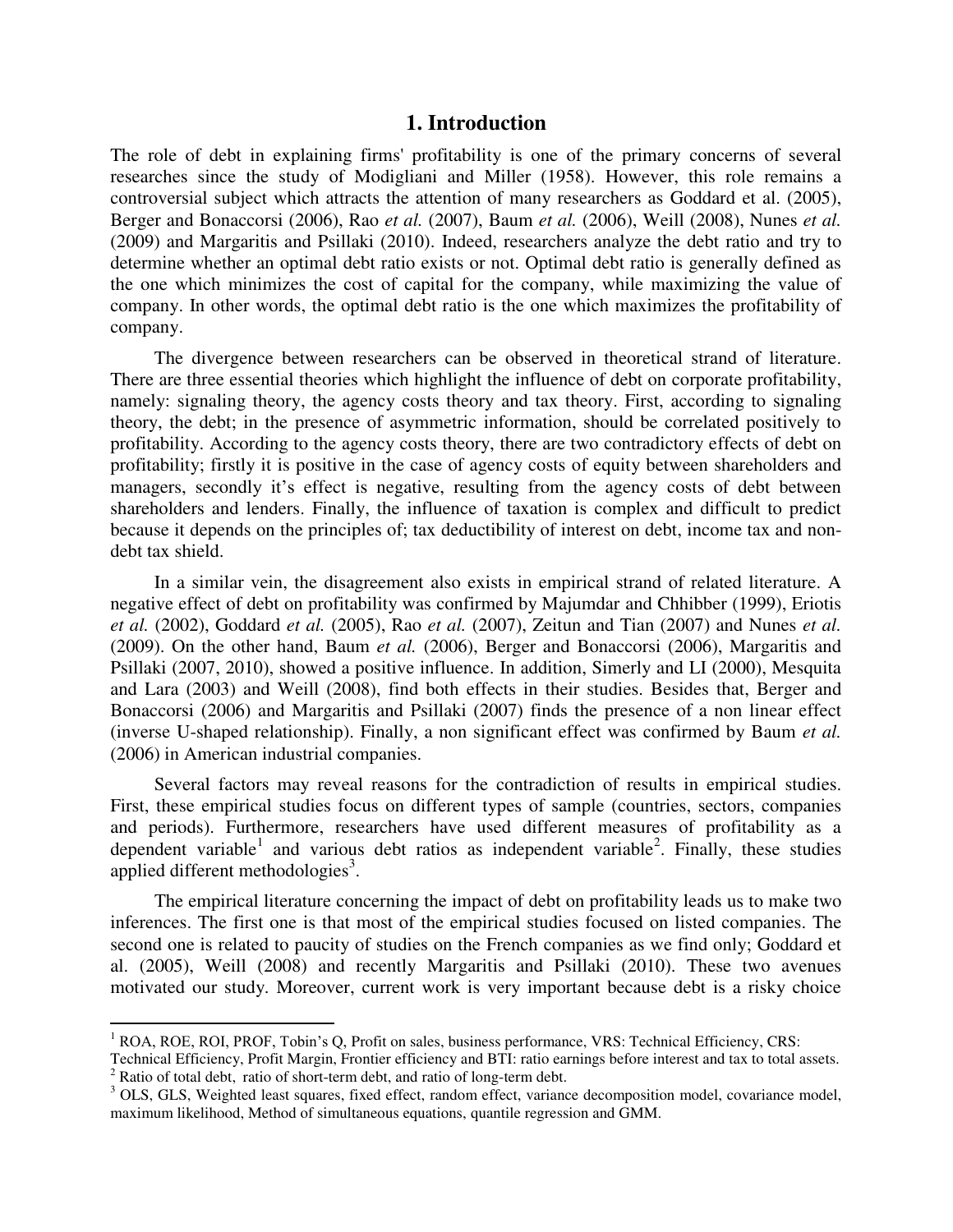whose consequences on the corporate profitability can be considerable (e.g. the risk of bankruptcy and its consequences for the stakeholders). So we will try to find, empirically, the effect of debt on profitability for French unlisted trade companies. In addition, to improve the precision of estimation by reducing the heterogeneousness between sizes of companies, we study the behavior of these firms according to their size. Moreover, we will analyze not only the linear effect of debt on profitability, but also the non-linear effect by estimating a quadratic model which takes into account the squared of variable of debt in the equation of regression.

To do this, we will implement the generalized method of moments (GMM) estimation model on a sample of 2325 firms of trade sector observed over the period (1999-2006); these companies are divided into three 'size' classes: very small business (VSBs), small and medium enterprise (SMEs) and large enterprise (LEs). According to the proponents of GMM model, it provides solution to the problems of simultaneity bias, reverse causality bias (especially between profitability and debts) and the conundrum of possible omitted variables.

The structure of this paper is as follows. First, we discuss the characteristics of the sample and variables. Then, we present the empirical results. Finally, we wrap up the work with main findings and conclusions.

# **2. Data**

#### **2.1 Data description**

|                        | <b>TOTAL</b> |           |          |       |       |          |       | <b>SMEs</b> | LEs   |          |  |
|------------------------|--------------|-----------|----------|-------|-------|----------|-------|-------------|-------|----------|--|
| Number of companies    |              | 2325      |          |       |       | 1639     |       | 655         | 31    |          |  |
| Number of observations |              | 13708     |          |       |       | 9611     |       | 3915        |       | 182      |  |
|                        | Mean         | Std. Dev. | Min      | Max   | Mean  | Std.Dev. | Mean  | Std.Dev.    | Mean  | Std.Dev. |  |
| <b>ROA</b>             | 0,058        | 0,059     | $-0,213$ | 0,320 | 0,059 | 0.063    | 0,055 | 0,050       | 0,056 | 0,034    |  |
| PROF1                  | 0.079        | 0.076     | $-0,163$ | 0.369 | 0,077 | 0.077    | 0.081 | 0.073       | 0.080 | 0,046    |  |
| PROF <sub>2</sub>      | 0,085        | 0,077     | $-0,167$ | 0.408 | 0,083 | 0,077    | 0,092 | 0,077       | 0,085 | 0,042    |  |
| DT                     | 0,629        | 0,174     | 0,118    | 0.973 | 0,621 | 0,176    | 0.648 | 0,168       | 0,657 | 0,138    |  |
| <b>GRTH</b>            | 0,050        | 0,171     | $-0,627$ | 2,798 | 0,046 | 0,177    | 0.059 | 0,155       | 0,087 | 0,620    |  |
| <b>TANG</b>            | 0,129        | 0,115     | 0,000    | 0.717 | 0,126 | 0,115    | 0,136 | 0,113       | 0,151 | 0,083    |  |
| TAX                    | 0,197        | 0,141     | $-0.661$ | 0,829 | 0,175 | 0,141    | 0,246 | 0,128       | 0,279 | 0,080    |  |

#### **Table (1)** DESCRIPTIVE STATISTICS FOR VARIABLES

The sample consists of an unbalanced panel of 2325 French companies of trade sector, over the period of 1999-2006. Our sample is composed of unlisted companies like Limited Liability Companies and Limited Companies<sup>4</sup>. In addition, these companies belong to three classes of size  $(VSEs, SMEs$  and  $LES)^5$ . We apply several sample selection criteria to the original sample. Observations with the following characteristics are removed from the sample: (a) public enterprises because of their special political leverage; (b) companies with negative equity. In

<sup>&</sup>lt;sup>4</sup> The composition of sample could be provided by requesting the author.

<sup>&</sup>lt;sup>5</sup> According to the Classification of INSEE: very small enterprises (VSEs) which employs less than 20 employees, small and medium enterprises (SMEs) which employ between 20 and 249 employees, and finally (LEs) whose size is between 250 and 4999 employees.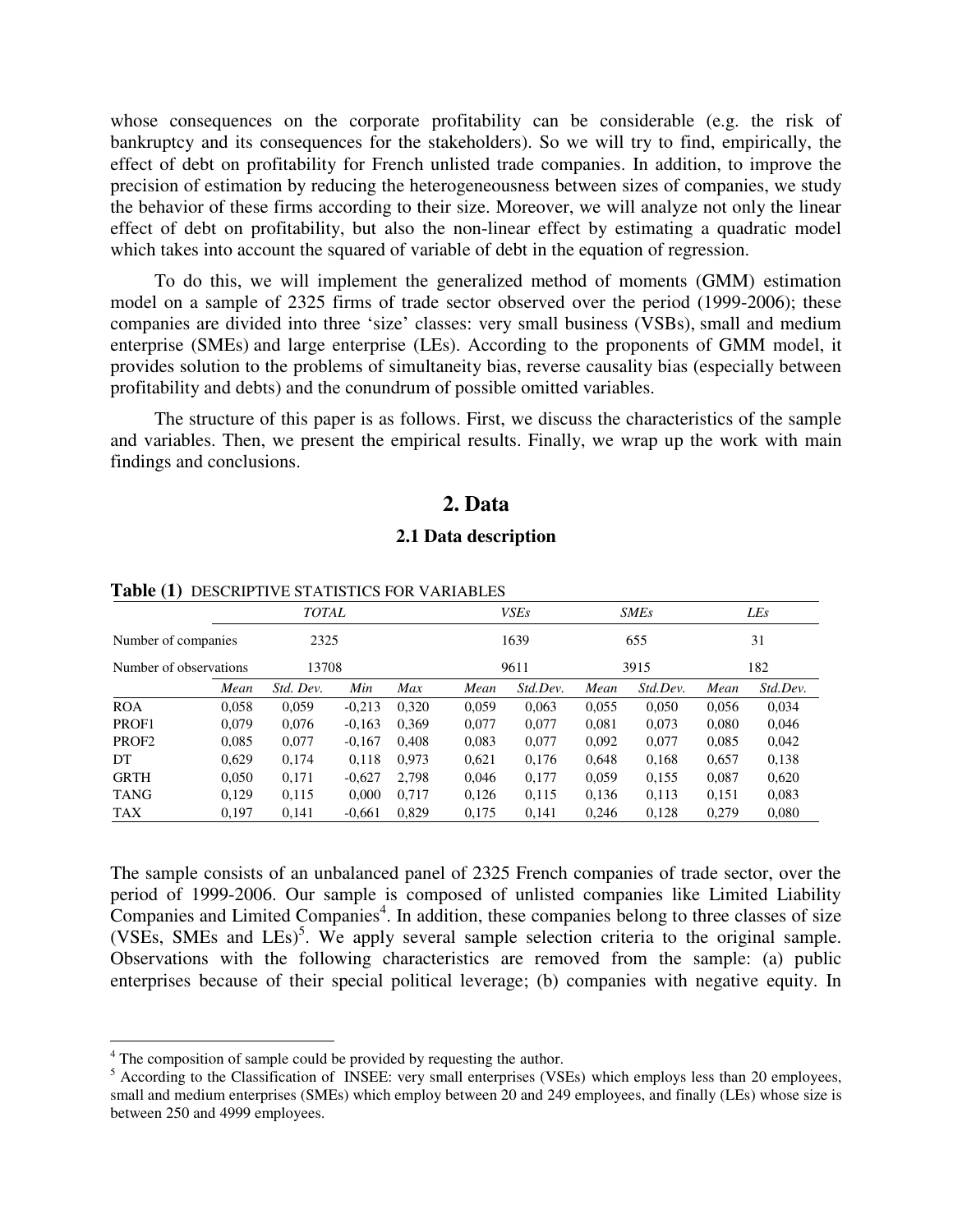addition, we employ the procedure of Kremp  $(1995)^6$  to reduce the potential impact of outliers upon the parameter estimates. Thus, table (1) presents descriptive statistics and the distribution of firms by size.

#### **2.2 Variables**

#### *2.2.1 Dependent variable*

In theory, profitability can be measured in different ways. In the context of our study and to compare our results, we use three measures of profitability: ROA, PROF1 and PROF2. (ROA) Return on Assets is measured by dividing net income from operations (to which income taxes are subtracted) by total capital. PROF1 is measured by dividing net income from operations by total assets. PROF2 is calculated by dividing earnings before interest and tax to total assets.

#### *2.2.2 Explanatory Variables*

*Debt***:** According to the literature, debt ratio can be measured by several methods (i.e. total debt ratio, debt ratio as short, medium and long term). In our study, we define the total debt ratio (DT) by dividing the sum of the short and long-term debt by the total assets.

*Growth opportunities*: It is expected that firms with high growth opportunities have a high rate of return, because these companies are able to generate more profits from investment. So, growth opportunities should positively influence profitability. This positive impact is confirmed by Psillaki and Margaritis (2007), Zeitun and Tian (2007) and Nunes *et al.* (2009). On the other side, Margaritis and Psillaki (2010) find a negative effect only in the French chemical sector. Several measures to calculate growth opportunity for companies exists in literature. But in the context of our analysis, we use the ratio of growth opportunity (GRTH) which is measured by the change in total assets from one year to another.

*Tangibility*: Tangibility has two conflicting effects on profitability. On the one hand, we predict a negative correlation. Firms with high levels of tangible assets tend to be less profitable, because firms with high levels of intangible assets have more innovation, research and development and investment opportunities in the long term (Deloof 2003 and Nucci *et al.* 2005); the negative relationship between tangibility and profitability has been confirmed in number of studies as Rao *et al.* (2007), Zeitun and Tian (2007), Weill (2008) and Nunes *et al.* (2009). On the other hand, we expect a positive effect by Himmelberg *et al.* (1999); they show that tangible assets are easily monitored and provide good collateral and thus they tend to mitigate agency conflicts between shareholders and creditors; Majumdar and Chhibber (1999) and Margaritis and Psillaki (2007) find a positive relationship. To determine the effect of tangibility on profitability, we use the ratio (TANG); it is calculated by dividing the sum of net tangible assets to total assets.

*Tax*: The tax impact on profitability of a company is difficult to predict, because it depends on the principle of tax deductibility of interest on debt. So, if a company does not take advantage of this principle, we expect a negative effect of tax on profitability. On the contrary, if a company takes advantage of this principle, this impact will be positive or not significant. Zeitun and Tian (2007) showed a positive effect of tax on profitability. The impact of tax on corporate profitability is highlighted by using the tax ratio in the regression equation. This ratio (TAX) is measured by total tax to earnings before interest and tax.

<sup>&</sup>lt;sup>6</sup> We deleted the observations which are situated outside the interval defined by the first and third quartiles more or less five once the distance interquartile.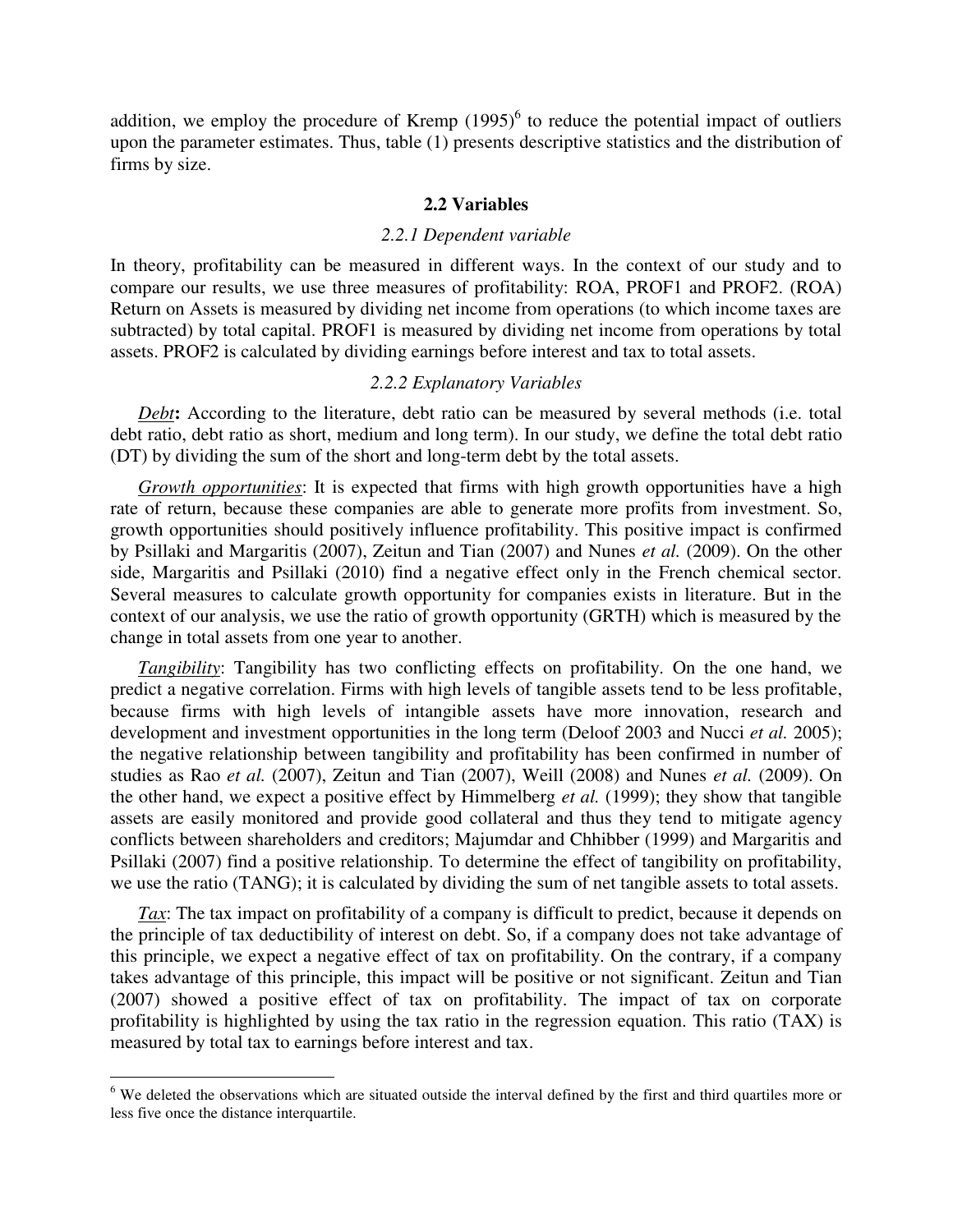#### **3. Methodology**

The empirical model in order to analyze the impact of debt on profitability is as follows:

$$
PROF_{i,t} = \beta_0 + \beta_1 DT_{i,t} + \beta_2 GRTH_{i,t} + \beta_3 TANG_{i,t} + \beta_4 TAX_{i,t} + \sum_{n=1}^8 \beta_n dumt_n + \eta_i + \varepsilon_{it}
$$
 (1)

Where, subscript 'i' denote the studied company and subscript 't' represent the time period. The dependent variable is the ratio of profitability (ROA, PROF1 or PROF2). Furthermore, (DT), (GRTH), (TANG) and (TAX) represent the ratios of debt, growth opportunities, tangibility and tax. Moreover, influence of time is taken into account by the introduction of annual dummies (dumt) that capture the specific year effect (1999-2006). The individual fixed effect on companies is represented by the term  $(\eta_i)$ . Finally, the error term which is assumed to be independent and identically distributed (iid) which is represented by the term  $(\varepsilon_n)$ .

Regarding the effect of non-linearity between debt and profitability, we estimate a quadratic model which takes into account the debt variable squared in the regression equation. Thus, the model to estimate in this context is as follows:

$$
PROF_{i,t} = \beta_0 + \beta_1 DT_{i,t} + \beta_2 DT^{\wedge 2}_{i,t} + \beta_3 GRTH_{i,t} + \beta_4 TANG_{i,t} + \beta_5 TAX_{i,t} + \sum_{n=1}^8 \beta_n dumt_n + \eta_i + \varepsilon_{it} \tag{2}
$$

The null hypothesis of linearity effect is to test (H0 :  $\beta$ , = 0). If this hypothesis is rejected, we can conclude the existence of non-linearity between debt and profitability. According to the agency cost theory, the effect of debt on profitability must be positive when  $(\beta_1 > 0)$  and ( $\beta_1 + 2\beta_2 DT_{i} > 0$ ). However, if the debt ratio arrives at an adequately high level, this effect can become negative. So, our quadratic specification is consistent with the possibility that the relationship between debt and profitability may not be monotonic, it may switch from positive to negative at a high level of debt. Debt will have a negative impact on profitability when (  $DT_{i,t} < -\beta_1/2\beta_2$ ). A sufficient condition for the inverse U-shaped relationship between debt and profitability to hold is that ( $\beta_2 < 0$ ).

We suspect problems of endogeneity in the estimation equation related to causality of exogenous variables to the dependent variable (especially the debt variable). Therefore, traditional econometric methods such as Ordinary Least Square, Fixed Effect and Generalized Least Square do not allow us to obtain efficient estimates of such model. So, to solve this problem, we introduce the generalized method of moments on panel (GMM) proposed by Arellano and Bond (1991), Arellano and Bover (1995) and Blundell and Bond (1998). This method can provide solutions to simultaneity bias, reverse causality and possible omitted variables. Indeed, GMM method is used to solve the problems of endogeneity not only at the debt variable, but also for other explanatory variables by using a series of instrumental variables generated by lagged variables. Moreover, it can control the individual and temporal specific effects. The model is estimated by two-step and one-step System GMM. In order to choose the best model specification, we examined several specifications according to different assumptions about the endogeneity of variables.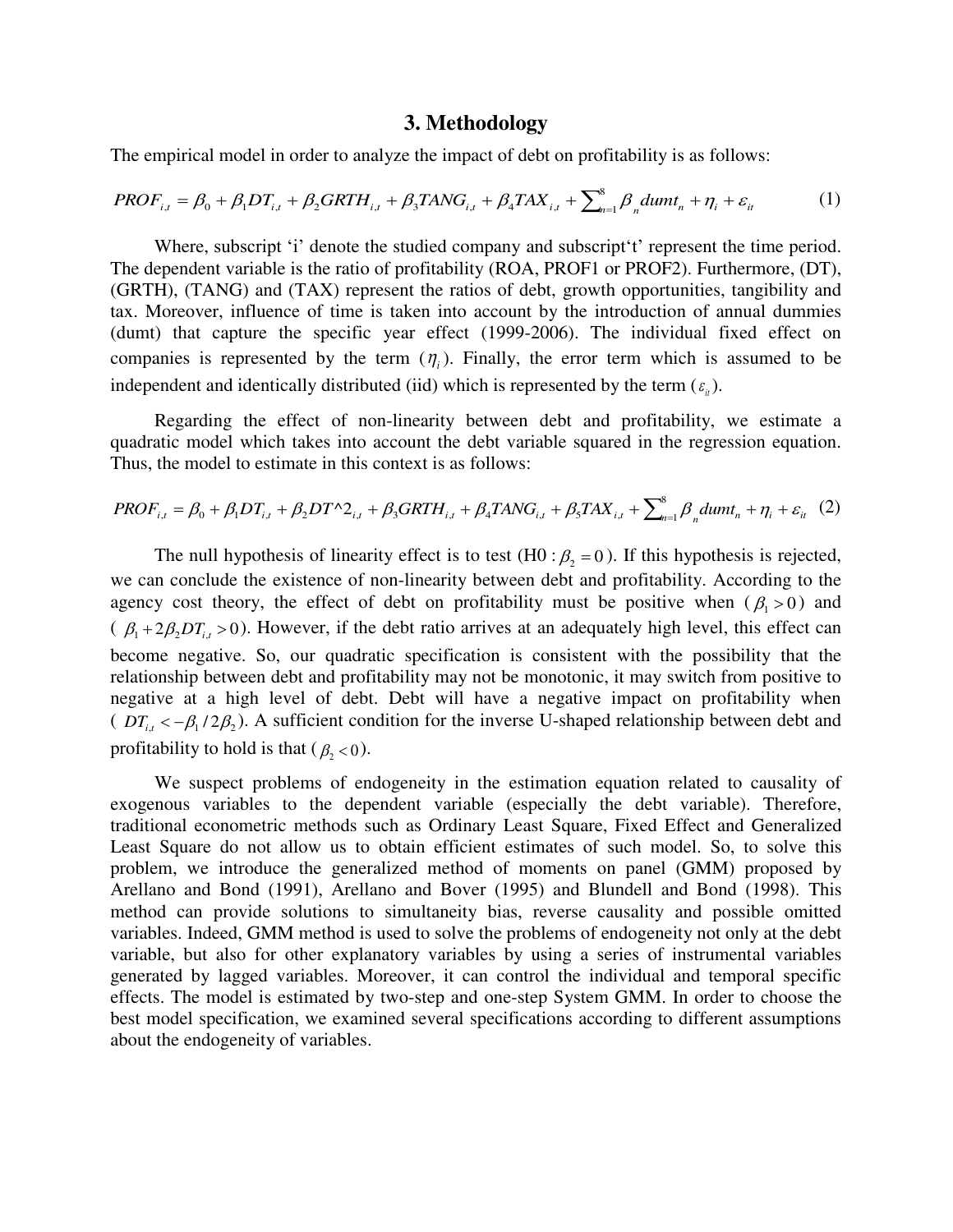# **4. Results**

#### **4.1 Descriptive analysis**

The changes in profitability ratios are reported in Table (2). The profitability ratio for the sample, during the time period 1999-2006, is about 0.06 and 0.08 according to the ratio used. We note a decrease in profitability ratios between -0.10% and -0.17%. Regarding the evolution of profitability according to the size, we note that the decrease in profitability concerns only to the very small enterprises (VSEs) and the small and medium enterprises (SMEs) whereas the large enterprises (LEs) have increased in profitability over the study period.

| <b>YEAR</b> | <b>PROF1</b> | PROF <sub>2</sub> | <b>ROA</b> |             | <b>PROF1</b> |            |             | PROF <sub>2</sub> |            | <b>ROA</b>  |             |            |  |
|-------------|--------------|-------------------|------------|-------------|--------------|------------|-------------|-------------------|------------|-------------|-------------|------------|--|
|             |              |                   |            | <b>VSEs</b> | <b>SMEs</b>  | <b>LEs</b> | <b>VSEs</b> | <b>SMEs</b>       | <b>LEs</b> | <b>VSEs</b> | <b>SMEs</b> | <b>LEs</b> |  |
| 1999        | 0.086        | 0,091             | 0,059      | 0.086       | 0.089        | 0.076      | 0,090       | 0,096             | 0.080      | 0,057       | 0,059       | 0,055      |  |
| 2000        | 0,087        | 0,092             | 0,062      | 0.086       | 0.091        | 0.071      | 0,089       | 0,098             | 0.076      | 0,062       | 0,062       | 0,050      |  |
| 2001        | 0,089        | 0,094             | 0,067      | 0.088       | 0.090        | 0,081      | 0,092       | 0.100             | 0.087      | 0.069       | 0,062       | 0,056      |  |
| 2002        | 0,083        | 0,088             | 0,062      | 0.083       | 0.084        | 0.070      | 0,086       | 0,092             | 0.074      | 0,065       | 0,057       | 0,049      |  |
| 2003        | 0.081        | 0,087             | 0,061      | 0.081       | 0.082        | 0.089      | 0.085       | 0.092             | 0.087      | 0.063       | 0.055       | 0,062      |  |
| 2004        | 0,073        | 0,080             | 0,055      | 0.072       | 0.075        | 0.085      | 0,077       | 0.085             | 0.091      | 0.056       | 0.051       | 0.061      |  |
| 2005        | 0,070        | 0,078             | 0,052      | 0.068       | 0.073        | 0.086      | 0,074       | 0.086             | 0.094      | 0,053       | 0,050       | 0,062      |  |
| 2006        | 0,071        | 0.079             | 0,053      | 0.068       | 0,078        | 0.079      | 0.075       | 0.090             | 0.084      | 0.053       | 0.054       | 0,057      |  |
| Average     | 0,080        | 0,086             | 0.059      | 0.079       | 0.083        | 0.080      | 0,084       | 0,092             | 0.084      | 0.060       | 0,056       | 0,057      |  |
| Change $%$  | $-0.174$     | $-0.132$          | $-0.102$   | $-0.209$    | $-0.124$     | 0.039      | $-0.167$    | $-0.063$          | 0.050      | $-0.070$    | $-0.085$    | 0.036      |  |

**Table (2)** CHANGES OF PROFITABILITY RATIO

**Note**: (VSEs) less than 20 employees, (SMEs) between 20 and 249 employees, (LEs) between 250 and 4999 employees.

# **4.2 Correlation between the variables**

Table (3) reports the correlation matrix for the variables. The results show that debt is negatively correlated with profitability. On the other hand, growth opportunities and tax have a positive correlation with profitability. Looking at the relationship between the independent variables themselves; the results of VIF test show that the multicollinearity is not a problem for the application of analytical techniques.

Table (3) **DEADSON CORRELATION MATRIX** 

|                   | <i>PROF1</i> | <i>PROF2</i>       | <b>ROA</b>         | DT        | <b>GRTH</b> | <b>TANG</b> | <b>VIF</b> |
|-------------------|--------------|--------------------|--------------------|-----------|-------------|-------------|------------|
| PROF <sub>2</sub> | $0.931$ ‡    |                    |                    |           |             |             |            |
| <b>ROA</b>        | 0.973‡       | 0.867 <sub>1</sub> |                    |           |             |             |            |
| DT                | $-0.108$ ‡   | $-0.135t$          | $-0.073$ t         |           |             |             | 1,03       |
| <b>GRTH</b>       | 0.1881       | 0.1711             | 0.1911             | 0.0681    |             |             | 1.02       |
| <b>TANG</b>       | 0.009        | $0.017+$           | 0.001              | 0.0851    | 0.0431      |             | 1,01       |
| <b>TAX</b>        | 0.388‡       | 0.394 <sub>1</sub> | 0.284 <sub>1</sub> | $-0.1091$ | 0.1071      | $-0.013$    | 1,03       |

**Note**:  $\ddagger$ ,  $\dagger$  and  $*$  represent statistical significance at the 1%, 5%, and 10% levels, respectively.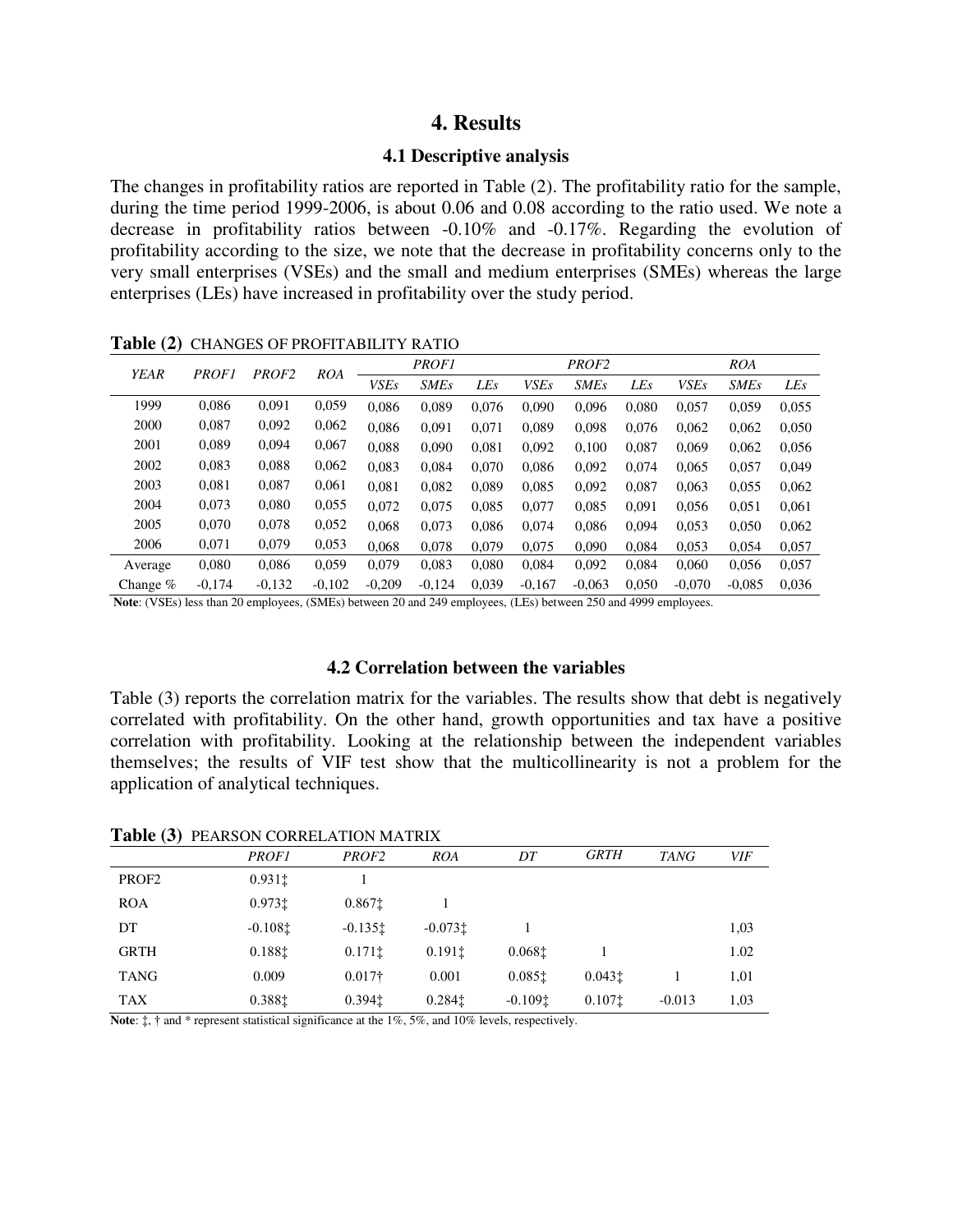#### **4.3 Econometric analysis**

We estimated the effect of debt on profitability for 2325 French trade companies over the period between 1999 and 2006, by using various representatives of profitability ratio as (PROF1, PROF2 and ROA). Moreover, we used two different models (linear and nonlinear) to verify the presence of a non-linearity of this impact. Furthermore, our estimation focused specifically on studying the behavior of companies according to their size (VSEs, SMEs and LEs). So, the results of the estimation of GMM on panel data models with each of the profitability measures are displayed in Tables (4) and (5).

All our results are robust for the following reasons: First, we note that there is no 2nd-order autocorrelation of errors for difference equation, because the test of second order autocorrelation (AR2) does not allow rejecting the hypothesis of absence of second-order autocorrelation. Secondly, the instruments used in our regressions are valid, because Hansen test does not reject the hypothesis of validity of lagged variables in levels and in difference as instruments.

According to the linear model, it is observed that debt variable is negative and significant for all profitability ratios (between -0.116 and -0.168). So, this manifests that debt affect profitability negatively; an increase in the debt ratio of 1% causes a decrease of corporate profitability by almost 0.15%. These findings support the results obtained by Majumdar and Chhibber (1999), Eriotis et al. (2002), Ngobo and Capiez (2004), Goddard et al. (2005), Rao et al. (2007), Zeitun and Tian (2007) and Nunes et al. (2009).

Regarding the impact of debt on profitability according to the quadratic model, we note that debt ratio squared (D^2) variable is always negative and significant, implying that the null hypothesis of linearity is rejected. So, the significance of quadratic coefficient confirms the hypothesis of the existence of a non-linearity between debt and profitability. In addition, we report a concave relationship between debt and profitability as the coefficient of debt ratio squared  $(D^2)$  is negative. Hence, this result converges with the agency theory and related findings obtained by Berger and Bonaccorsi (2006) and Margaritis and Psillaki (2007).

Furthermore, while analyzing the results of regression by size (Table 5), the linear impact of debt on profitability is always negative and significant in all size classes. In addition, this impact becomes larger (almost -0.25) in the second class (SMEs); this means that debt negatively affects the profitability of all trade enterprises, especially small and medium enterprises. Moreover, it is observed that there is a concave relationship between debt and profitability in all size classes, but this nonlinear nexus is significant only in the small and medium enterprises.

In a similar vein, regarding the control variables, we note; first, that the tangibility positively affects profitability only the small and medium enterprises, this means that these companies use their fixed assets efficiently. In addition, tax affects positively the profitability; it means that companies have high profitability level when they have increased taxes. On the other hand, growth opportunities negatively affect the profitability (between -0.069 and -0.115).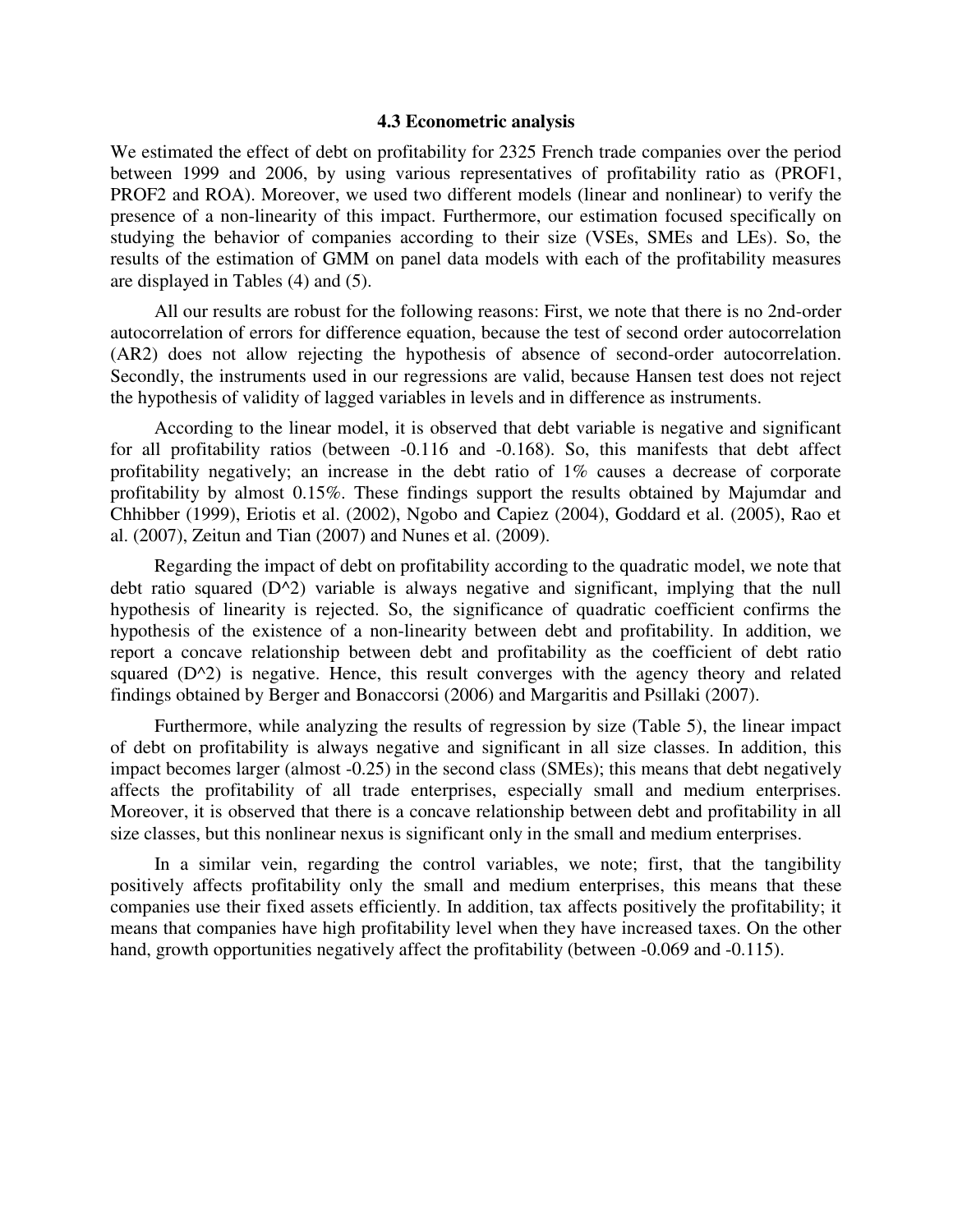|                |                 |                 |                   | <b>GMM: TWO STEPS</b> |                 |                 |                 |                    |                   | <b>GMM: ONE STEP</b>  |                 |                 |
|----------------|-----------------|-----------------|-------------------|-----------------------|-----------------|-----------------|-----------------|--------------------|-------------------|-----------------------|-----------------|-----------------|
|                | <b>PROF1</b>    |                 | PROF <sub>2</sub> |                       | <b>ROA</b>      |                 | <b>PROF1</b>    |                    | PROF <sub>2</sub> |                       | <b>ROA</b>      |                 |
| DT             | $-0,1551$       | $0,146*$        | $-0,1601$         | 0,113                 | $-0.1161$       | 0,102           | $-0,1621$       | 0,140              | $-0,1681$         | 0,098                 | $-0,120$ :      | 0,108           |
|                | $(-5,30)$       | (1,67)          | $(-5,63)$         | (1,29)                | $(-4, 82)$      | (1,40)          | $(-5, 55)$      | (1,58)             | $(-5, 82)$        | (1,09)                | $(-5,03)$       | (1,46)          |
| $DT*2$         |                 | $-0,194\dagger$ |                   | $-0,186\dagger$       |                 | $-0,129\dagger$ |                 | $-0,201$ $\dagger$ |                   | $-0,183\dagger$       |                 | $-0,143\dagger$ |
|                |                 | $(-2, 56)$      |                   | $(-2, 45)$            |                 | $(-2,04)$       |                 | $(-2,61)$          |                   | $(-2, 38)$            |                 | $(-2, 23)$      |
| <b>GRTH</b>    | $-0.089\dagger$ | $-0,0931$       | $-0,071\dagger$   | $-0.090\dagger$       | $-0.069\dagger$ | $-0,072\dagger$ | $-0.098\dagger$ | $-0.097\dagger$    | $-0,102\dagger$   | $-0,115$ <sup>+</sup> | $-0,073\dagger$ | $-0,069\dagger$ |
|                | $(-2,57)$       | $(-2,63)$       | $(-1,96)$         | $(-2,17)$             | $(-2, 32)$      | $(-2, 44)$      | $(-2,31)$       | $(-2, 42)$         | $(-2,30)$         | $(-2,63)$             | $(-2,11)$       | $(-2, 14)$      |
| <b>TANG</b>    | 0,011           | $-0,002$        | 0,016             | 0,006                 | 0,006           | $-0,005$        | 0,012           | 0,003              | $0.020*$          | 0,013                 | 0,005           | $-0.003$        |
|                | (1.08)          | $(-0,21)$       | (1,56)            | (0,60)                | (0.68)          | $(-0,57)$       | (1,21)          | (0,35)             | (1, 94)           | (1,38)                | (0, 64)         | $(-0, 33)$      |
| <b>TAX</b>     | 0,1791          | 0,1861          | 0,1811            | 0,1861                | 0,1091          | 0,1161          | 0,180           | 0,1861             | 0,1851            | 0,1911                | 0,1101          | 0,1151          |
|                | (19,67)         | (21,30)         | (19, 55)          | (20,01)               | (14, 65)        | (16,58)         | (19, 43)        | (21,12)            | (19, 39)          | (20,60)               | (14,76)         | (16, 48)        |
| Constant       | 0,1291          | 0,026           | 0,1381            | $0,049\dagger$        | 0,1001          | 0,021           | 0,1331          | 0,031              | 0,1431            | $0,056\dagger$        | 0,1031          | 0,023           |
|                | (7,36)          | (1,05)          | (8,14)            | (1,98)                | (6,96)          | (1,04)          | (7,61)          | (1,26)             | (8,29)            | (2,26)                | (7,18)          | (1,12)          |
| Observations   | 11383           | 11383           | 11383             | 11383                 | 11383           | 11383           | 11383           | 11383              | 11383             | 11383                 | 11383           | 11383           |
| Number of firm | 2325            | 2325            | 2325              | 2325                  | 2325            | 2325            | 2325            | 2325               | 2325              | 2325                  | 2325            | 2325            |
| P-Sargan       | 0,38            | 0,12            | 0,47              | 0,33                  | 0,24            | 0,03            | 0,38            | 0,12               | 0,47              | 0.33                  | 0,24            | 0,03            |
| $P-AR(2)$      | 0,34            | 0.43            | 0,16              | 0,28                  | 0,29            | 0,34            | 0,44            | 0,47               | 0,35              | 0,49                  | 0,33            | 0,33            |

### **Table (4)** THE EFFECT OF DEBT ON PROFITABILITY

Notes:  $\ddagger$ ,  $\dagger$  and  $*$  represent statistical significance at the 1%, 5%, and 10% levels, respectively. T-students are provided in parentheses. Each equation includes year dummy variables. Sargan statistic is a Sargan-Hansen test of over-identifying restrictions (p-value reported). AR (2) is the test for 2nd order autocorrelation (p-value reported). Estimation by two-step and one step System GMM. Instruments: (DT) lagged t-2 and t-3, (DT\*2) lagged t-2, (GRTH) lagged t-2, the rest of explanatory variables are exogenous.

#### **Table (5)** THE EFFECT OF DEBT ON PROFITABILITY BY SIZE CLASS

|                     | <b>PROF1</b>    |            |                 |                 |                 |           |             | PROF <sub>2</sub> |                 |            |                |                |                 |            | <b>ROA</b>      |                 |                 |           |  |  |
|---------------------|-----------------|------------|-----------------|-----------------|-----------------|-----------|-------------|-------------------|-----------------|------------|----------------|----------------|-----------------|------------|-----------------|-----------------|-----------------|-----------|--|--|
|                     | <i>VSEs</i>     |            | <b>SMEs</b>     |                 | LEs             |           | <i>VSEs</i> |                   | <b>SMEs</b>     |            | LEs            |                | <i>VSEs</i>     |            | <b>SMEs</b>     |                 | LEs             |           |  |  |
| DT                  | $-0.086\dagger$ | 0,106      | $-0.2431$       | 0,139           | $-0.160\dagger$ | $-0.058$  | $-0,0991$   | 0,097             | $-0,264$ :      | 0,112      | $-0.1961$      | $-0.347$       | $-0.062\dagger$ | 0,064      | $-0.1671$       | 0,137           | $-0,107\dagger$ | $-0,074$  |  |  |
|                     | $(-2, 46)$      | (1,10)     | $(-3, 86)$      | (0, 80)         | $(-2, 32)$      | $(-0.10)$ | $(-3,00)$   | (1,03)            | $(-4,05)$       | (0.62)     | $(-3, 40)$     | $(-0.79)$      | $(-2,04)$       | (0.78)     | $(-3,90)$       | (1,14)          | $(-1, 97)$      | $(-0,15)$ |  |  |
| $DT*2$              |                 | $-0,119$   |                 | $-0.300*$       |                 | $-0,100$  |             | $-0,127$          |                 | $-0.307*$  |                | 0,132          |                 | $-0.067$   |                 | $-0,233\dagger$ |                 | $-0,027$  |  |  |
|                     |                 | $(-1, 43)$ |                 | $(-1, 94)$      |                 | $(-0,20)$ |             | $(-1, 54)$        |                 | $(-1, 93)$ |                | (0,37)         |                 | $(-0, 94)$ |                 | $(-2,16)$       |                 | $(-0,07)$ |  |  |
| <b>GRTH</b>         | $-0.092$        | $-0.085$   | $-0.059\dagger$ | $-0.053\dagger$ | 0,064           | 0,024     | $-0.093$    | $-0.113*$         | $-0.033$        | $-0,023$   | 0.033          | 0,050          | $-0.057$        | $-0.053$   | $-0.048\dagger$ | $-0.044\dagger$ | 0,071           | 0,023     |  |  |
|                     | $(-1, 42)$      | $(-1, 51)$ | $(-2, 32)$      | $(-2, 13)$      | (0, 54)         | (0,23)    | $(-1, 44)$  | $(-1, 92)$        | $(-1, 34)$      | $(-0.83)$  | (0,35)         | (0, 81)        | $(-1,06)$       | $(-1, 11)$ | $(-2,17)$       | $(-2,17)$       | (0, 81)         | (0,31)    |  |  |
| <b>TANG</b>         | $-0,008$        | $-0.018$   | $0,054\dagger$  | $0.051\dagger$  | $-0,006$        | $-0,023$  | $-0,003$    | $-0,010$          | 0,0651          | 0.0681     | $-0.081$       | $-0,090$       | $-0,009$        | $-0.016$   | $0,036\dagger$  | $0.033*$        | 0,004           | 0,000     |  |  |
|                     | $(-0, 71)$      | $(-1, 58)$ | (2,18)          | (2,13)          | $(-0.08)$       | $(-0,23)$ | $(-0,29)$   | $(-0,93)$         | (2,64)          | (2,82)     | $(-1, 12)$     | $(-1, 33)$     | $(-0.85)$       | $(-1, 61)$ | (2,12)          | (1,93)          | (0,09)          | (0,00)    |  |  |
| <b>TAX</b>          | 0,1831          | 0,1861     | 0.1641          | 0,1591          | 0,3071          | 0,2981    | 0,1871      | 0,1931            | 0,150 $\dagger$ | 0,1401     | $0,146\dagger$ | $0,129\dagger$ | 0,1181          | 0,1221     | 0,0921          | 0,092‡          | 0,215.          | $0,197$ ‡ |  |  |
|                     | (14, 94)        | (16,69)    | (7, 32)         | (8,28)          | (6,15)          | (5,46)    | (15,07)     | (16, 43)          | (6,37)          | (6, 59)    | (2,52)         | (2,55)         | (11,60)         | (13,23)    | (5,96)          | (6, 86)         | (5,99)          | (4, 86)   |  |  |
| Constant            | 0,0881          | 0,022      | 0,1841          | 0,072           | 0,092           | 0,077     | 0,1011      | 0,036             | 0,2091          | 0,104†     | 0.1771         | $0.219*$       | 0,0691          | 0,021      | 0,1311          | 0,040           | 0,060           | 0,056     |  |  |
|                     | (4, 43)         | (0, 82)    | (4,35)          | (1, 48)         | (1,64)          | (0,42)    | (5,35)      | (1,39)            | (4,76)          | (2,04)     | (3,54)         | (1,67)         | (3,95)          | (0,92)     | (4,56)          | (1,21)          | (1,29)          | (0,38)    |  |  |
| <b>Observations</b> | 7972            | 7972       | 3260            | 3260            | 151             | 151       | 7972        | 7972              | 3260            | 3260       | 151            | 151            | 7972            | 7972       | 3260            | 3260            | 151             | 151       |  |  |
| Number of firm      | 1639            | 1639       | 655             | 655             | 31              | 31        | 1639        | 1639              | 655             | 655        | 31             | 31             | 1639            | 1639       | 655             | 655             | 31              | 31        |  |  |
| P-Sargan            | 0.08            | 0.125      | 0,31            | 0,301           | 0.41            | 0.971     | 0.13        | 0,23              | 0,21            | 0,26       | 0.32           | 0.98           | 0.05            | 0.06       | 0.34            | 0.41            | 0.47            | 0,92      |  |  |
| $P-AR(2)$           | 0.43            | 0,401      | 0,52            | 0,533           | 0,88            | 0,939     | 0.34        | 0.47              | 0.39            | 0.36       | 0,20           | 0,22           | 0,20            | 0,17       | 0.91            | 0.86            | 0.62            | 0.60      |  |  |

Notes:  $\ddagger$ ,  $\dagger$  and \* represent statistical significance at the 1%, 5%, and 10% levels, respectively. T-students are provided in parentheses. Each equation includes year dummy variables. Sargan statistic is a Sargan-Hansen test of over-identifying restrictions (p-value reported). AR(2) is the test for 2nd order autocorrelation (p-value reported). Estimation by two-step System GMM. Instruments: (DT) lagged t-2 and t-3, (DT\*2) lagged t-2, (GRTH) lagged t-2, the rest of explanatory variables are exogenous.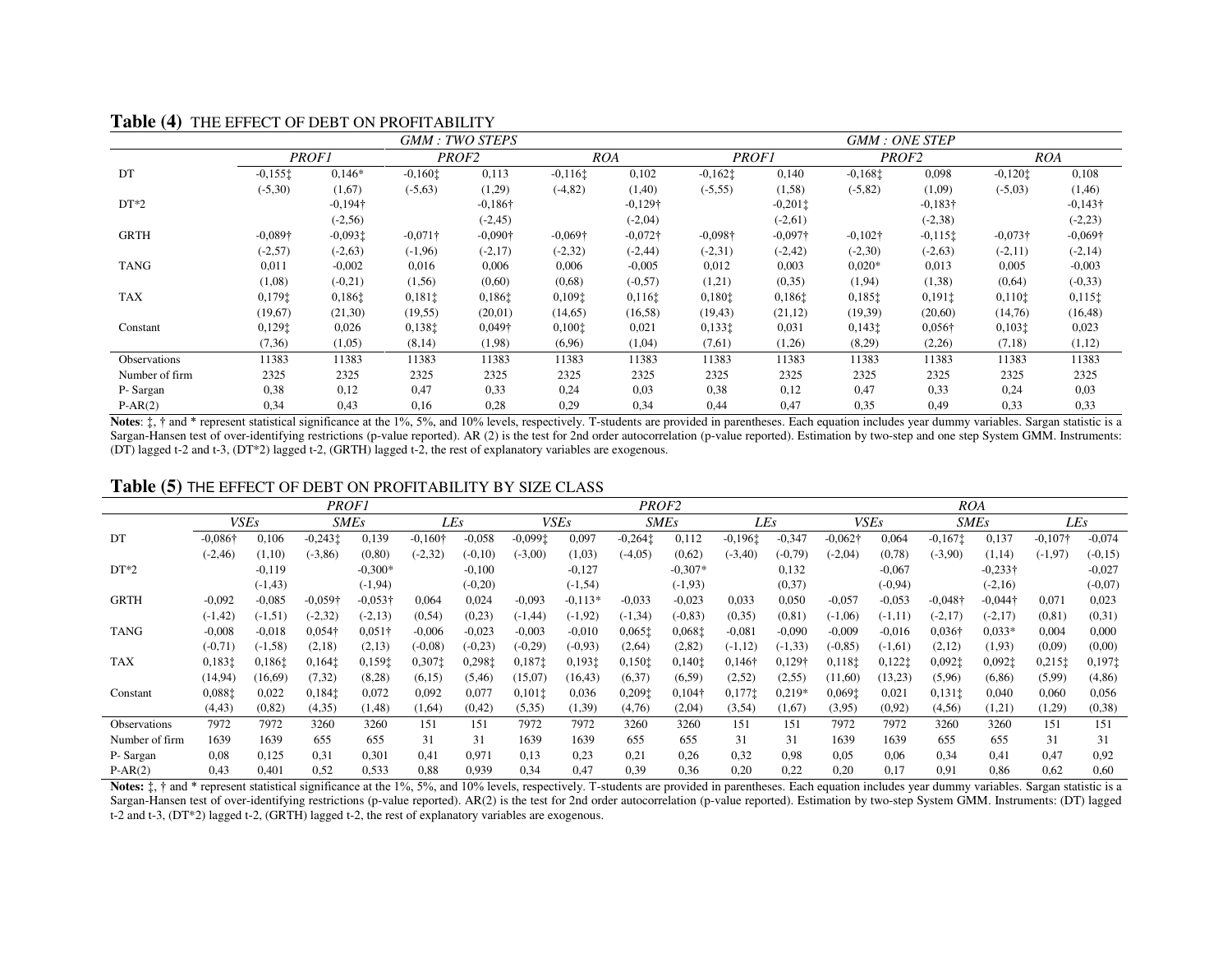# **5. Conclusion**

In this paper, we are interested in the effect of debt on profitability of French trade companies. In other words, this article expands the empirical literature regarding the influence of debt on profitability.

There are three essential theories which highlight the influence of debt on corporate profitability, namely: signaling theory, tax theory and the agency costs theory. Furthermore, the disagreement between researchers observed not only theoretically but also empirically.

Lack of studies on French firms and the concentration of studies on listed companies and industrial companies have motivated our study. To do this, we examined empirically the impact of debt on profitability by using the generalized method of moments (GMM) on an unbalanced panel of 2325 French companies of trade sector observed over the period 1999-2006. Our sample is composed of unlisted companies like Limited Companies and Limited Liability Companies. In addition, in order to improve the precision of the estimation by reducing heterogeneousness between different sizes of companies, we studied the behavior of these firms according to their size (VSEs, SMEs and LEs). Moreover, we analyzed not only the linear effect of debt on profitability, but also the non-linear effect by estimating a quadratic model which takes into account the squared of debt variable in the regression equation.

This study underlines the following results: First, according to the linear model, debt has a negative influence on profitability in all size classes of trade enterprises; but this influence becomes larger in small and medium enterprises (SMEs). Secondly, while analyzing the quadratic model, it is noticed that there is a concave relationship between debt and profitability in all size classes, but this nonlinearity is significant only in small and medium enterprises (SMEs); this finding converges with the agency theory and the results obtained by Berger and Bonaccorsi (2006) and Margaritis and Psillaki (2007).

For potential research, it would be interesting to take into account some reflections. First, it will be interesting to extend this analysis across different components of corporate debt (longterm and short-term); because, according to most of the studies, contradictory effects have been found. Secondly, we ideally would add new specific variables for companies and sectors, for example, the ownership structure of the corporate capital and the environment in which companies operate. Finally, considering the fact that the relationship between debt and profitability can be non-linear, we can deepen our analysis by using econometric methods that can evaluate the effects of non-linearity as threshold models.

#### **References**

- Arellano, M. and O. Bover (1995) "Another Look at the Instrumental-Variable Estimation of Error-Components Models" *Journal of Econometrics* **68**, 29-52.
- Arellano, M. and S. Bond (1991) "Some Tests of Specification for Panel Data: Monte Carlo Evidence and an Application to Employment Equations" *Review of Economic Studies* **58**, 277-297.
- Baum, C.F. Schafer, D. and O. Talavera (2006) "The Effects of Short-Term Liabilities on Profitability: A Comparison of German and US Firms" Boston College Working Papers in Economics 636, Boston College Department of Economics.